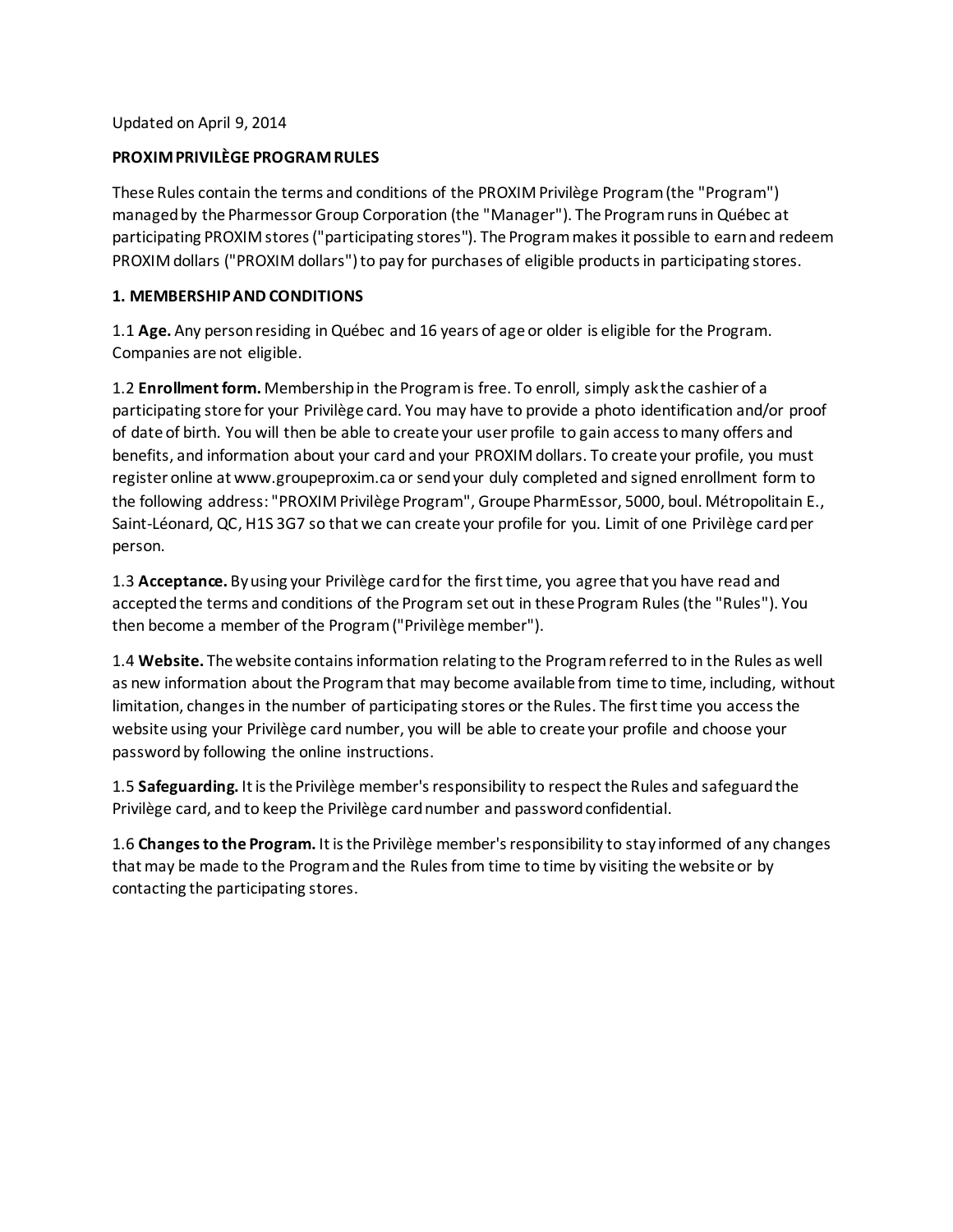## 2. **EARNING**

2.1 **Eligible products.** You earn PROXIM dollars with each purchase of a product found in the "Boutique" of a participating store ("in-store products"). In participating stores, the Boutique is located outside the "pharmacy" section. In some participating stores, products that are normally found in the Boutique may be in the pharmacy section. In such a case, these products are not considered in-store products for which PROXIM dollars may be earned. For the purposes of these Rules, the above-mentioned products are collectively referred to as "eligible products". Any purchase of an eligible product to earn PROXIM dollars is subject to the conditions set out in the Rules.

2.2 Before purchasing a product, you may ask an employee of the participating store whether said product qualifies as an eligible in-store product for which PROXIM dollars may be earned.

2.3 **Presentation of the Privilège card.** In order to earnPROXIM dollars, the Privilège member must present their Privilège card to the cashier of the participating store or, if the purchase of an eligible product is not made in person, they must provide their Privilège card number when making the transaction. Should the member fail to present their Privilège card or to provide their Privilège card number, the member shall not be able to earn PROXIM dollars at the time of the transaction.

2.4 **Privilège member's account.**PROXIM dollars are automatically added to the PROXIM member's account under the Program (the "account") as soon as the transaction is completed in store.

2.5 **Amount ofPROXIMdollars.** The amount of PROXIM dollars you earn when purchasing an eligible product is:

• In-store product: one percent (1%) of the value of the in-store product (before taxes). The Program Manager or a participating store may decide, at its sole discretion, to increase this percentage for certain eligible products. In such a case, the duration and terms of the increase will also be at the sole discretion of the Program Manager or participating store.

2.6 **Limitations.** There is no limit as to the number of in-store products for which the Privilège member may earn PROXIM dollars, subject to any purchase limit on these products that may apply at the time of purchase.

2.7 **Value.**One (1) PROXIM dollar equals one Canadian dollar (CDN\$1). PROXIM dollars may not be exchanged for their cash value or used for any transaction other than the transactions provided for in the Rules, subject to any other decision that the Manager may make at its sole discretion.

2.8 **Promotional offers.** The PROXIM dollars earned may not be combined with any other promotional offer available for an eligible product at the time of the transaction.

2.9 **Balance.** To know the balance of PROXIM dollars earned in your account, see the cashier of a participating store.

# 3. **REDEEMING**

3.1 **Purchase at PROXIM.** You may redeemthe PROXIM dollars earned in your account during the purchase of in-store products, subject to the conditions set out in the Rules and any other condition that may be determined from time to time by the Manager.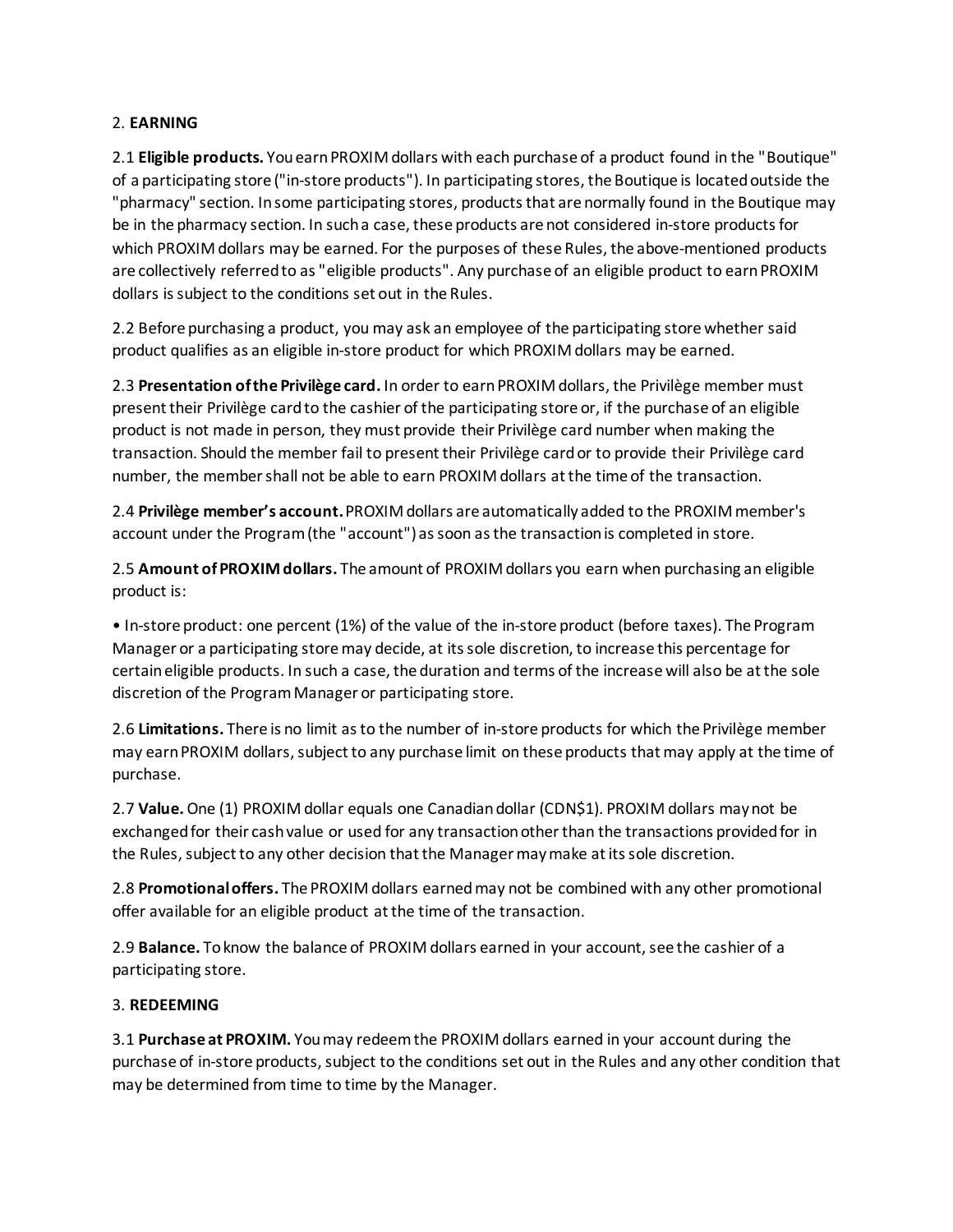3.2 **Presentation of the Privilège card.** In order to redeemPROXIM dollars, the Privilège member must present their Privilège card to the cashier of the participating store or, if the purchase of an eligible product is not made in person, they must provide their Privilège card number when making the transaction. Should the member fail to present their Privilège card or to provide their Privilège card number, the member shall not be able to earn PROXIM dollars at the time of the transaction.

3.3 **Redemption at next purchase.** PROXIM dollars earnedduring a transaction may not be redeemed during that transaction. They may be redeemed at a subsequent transaction.

3.4 **Excluded products.** PROXIM dollars cannot be redeemed to purchase the following products: prescription medication or over-the-counter medication, products covered by the Pharmacy Act and its regulations, lottery tickets, Canada Post products, and prepaid products other than PROXIM gift cards.

3.5 **Optional redemption.** When purchasing an eligible product, the Privilège member may decide to pay with their earned PROXIM dollars, in whole or in part.

# 4. **OTHER INFORMATION**

4.1 **Earning and redeeming.** You may earn and redeem PROXIM dollars during a transaction to purchase an eligible product. As set out in the Rules, PROXIM dollars earned during that transaction canonly be redeemed for a subsequent transaction.

4.2 **Proof of purchase.** Keep the sales slip provided by the cashier and the receipt from the point-of-sale terminal ("terminal") following the purchase of an eligible product at a participating store that performs digital scanning of products. These two documents are your proof of purchase of an eligible product and show the number of PROXIM dollars earned in your account. In the case of participating stores that do not digitally scan products, it is the Privilège member's responsibility to ensure that the number of PROXIM dollars appearing on the terminal receipt matches the number of PROXIM dollars earned during the transaction.

4.3 **Non-credited PROXIMdollars.** If you believe that PROXIM dollars were not credited to your account following a transaction, you may ask the Manager to verify any discrepancy. Within thirty (30) days following the transaction, mail your sales slip, terminal receipt, your name, full address, telephone number and Privilège card number in an envelope to: "PROXIM Privilège Program", Groupe Pharmessor, 5000 boul. Métropolitain E., Saint-Léonard, QC, H1S 3G7. Upon receipt, the Manager will make the necessary verifications and, if applicable, credit the PROXIM dollars to your account.

4.4 **Returns**. The following conditions will apply when a Privilège member returns a purchasedeligible product that earned PROXIM dollars or when they return an eligible product that was purchased by redeeming PROXIM dollars. In either case, the account will be adjusted as follows:

• If the Member had earned PROXIM dollars during the transaction, saidPROXIM dollars will be deducted from their account.

• If the Member had redeemed PROXIM dollars during the transaction, said PROXIM dollars will be credited to their account.

4.5 **Cancellation of the Privilège card.** Should no PROXIM dollars be earned or redeemed with the Privilège card for a period of two (2) years, the Privilège card, the Privilège member's enrollment in the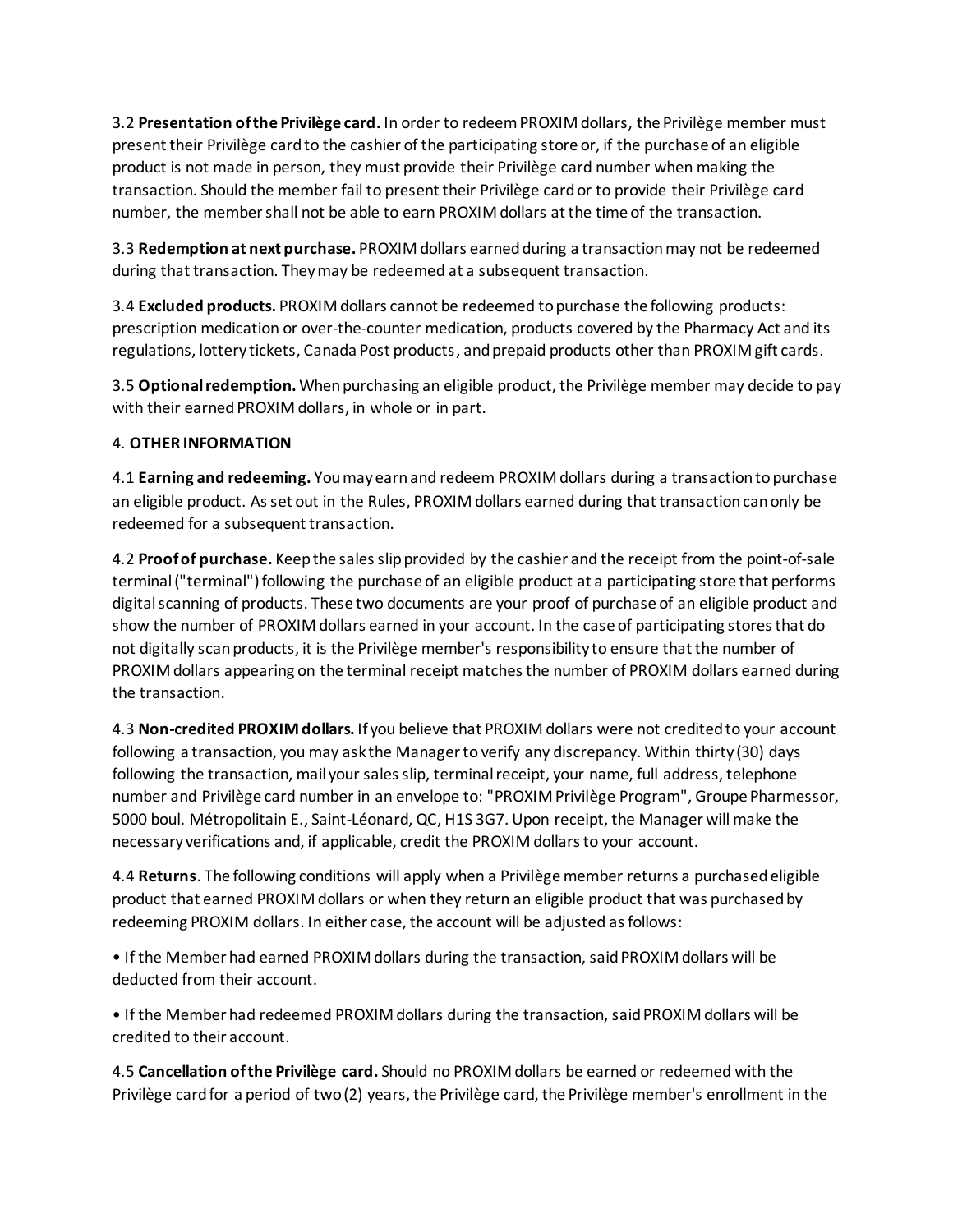Program and the PROXIM dollars earnedin their account will be automatically cancelled. The Privilège member will have to re-enroll in the Program to obtain a new Privilège card.

4.6 **Duration ofPROXIMdollars.** PROXIM dollars must be redeemedwithin five (5) years after they have been earned, failing which they will be cancelled.

4.7 **Death.** In the event the Manager is notified of a Privilège member's death, their Privilège card, Program membership and the PROXIM dollars earnedin their account will be automatically cancelled.

4.8 **Changes.** Any change of address, telephone number or other information in the member profile may be made on the website by following the instructions.

4.9 **Withdrawing from the Program.** A Privilège member may withdraw from the Program at any time. To cancel their membership, a Privilège member must send a letter indicating his or her name, full address, telephone number and Privilège card number to: "PROXIM Privilège Program", Groupe Pharmessor, 5000 boul. Métropolitain E., Saint-Léonard, QC, H1S 3G7. The Privilège member may also go in store to cancel their membershipin the Program.

4.10 **Loss or theft.** In the event that a Privilège card is lost or stolen, the Privilège member must immediately notify the Manager by calling 1 800 263-2004 during business hours. The Manager will issue a new Privilège card to the Privilège member. However, the Manager will not be held liable should the Privilège card be used between the time of the loss or theft of the Privilège card and the time the Manager is notified by the Privilège member.

4.11 **Property.** The Privilège card remains at all times the property of the Manager. A Privilège card that is damaged, mutilated, deactivated or that does not in any way permit a transaction as set out in the Rules may be replaced in store.

4.12 **Default**. In the event that a Privilège member provides false information when they enroll in the Program, create their profile or at any time thereafter, does not comply with the terms and conditions of the Rules, attempts in any way whatsoever to defraud or abuse the privileges conferred upon them by the Program, their Privilège card, their membership in the Program and the PROXIM dollars earned in their account may be cancelled, at the Manager's sole discretion.

4.13 **Modification or termination of the Program.** The Manager reserves the right to terminate the Program, suspend it, modify it or add, remove or modify any condition to the Program without prior notice. In the event the Program is terminated, Privilège members will have a period of one (1) month to redeem their PROXIM dollars but will no longer earn them as of the Program termination date.

4.14 **Suspension or termination of the Program.** In the event that the Program cannot be executed for reasons beyond the Manager's control, the Manager may, without prior notice, suspend or terminate the Program in whole or in part and cancel the PROXIM dollars that will no longer be redeemable nor transferrable.

4.15 **Computer problem.** The Manager and the participating stores are released from any liability with respect to the malfunction of any computer component, software or communication line, in relation to the loss or absence of network communication or any transmission that is faulty, incomplete, incomprehensible or erased by any computer or network and may limit or prevent any person from participating in the Program. The Manager and the participating stores are not responsible for any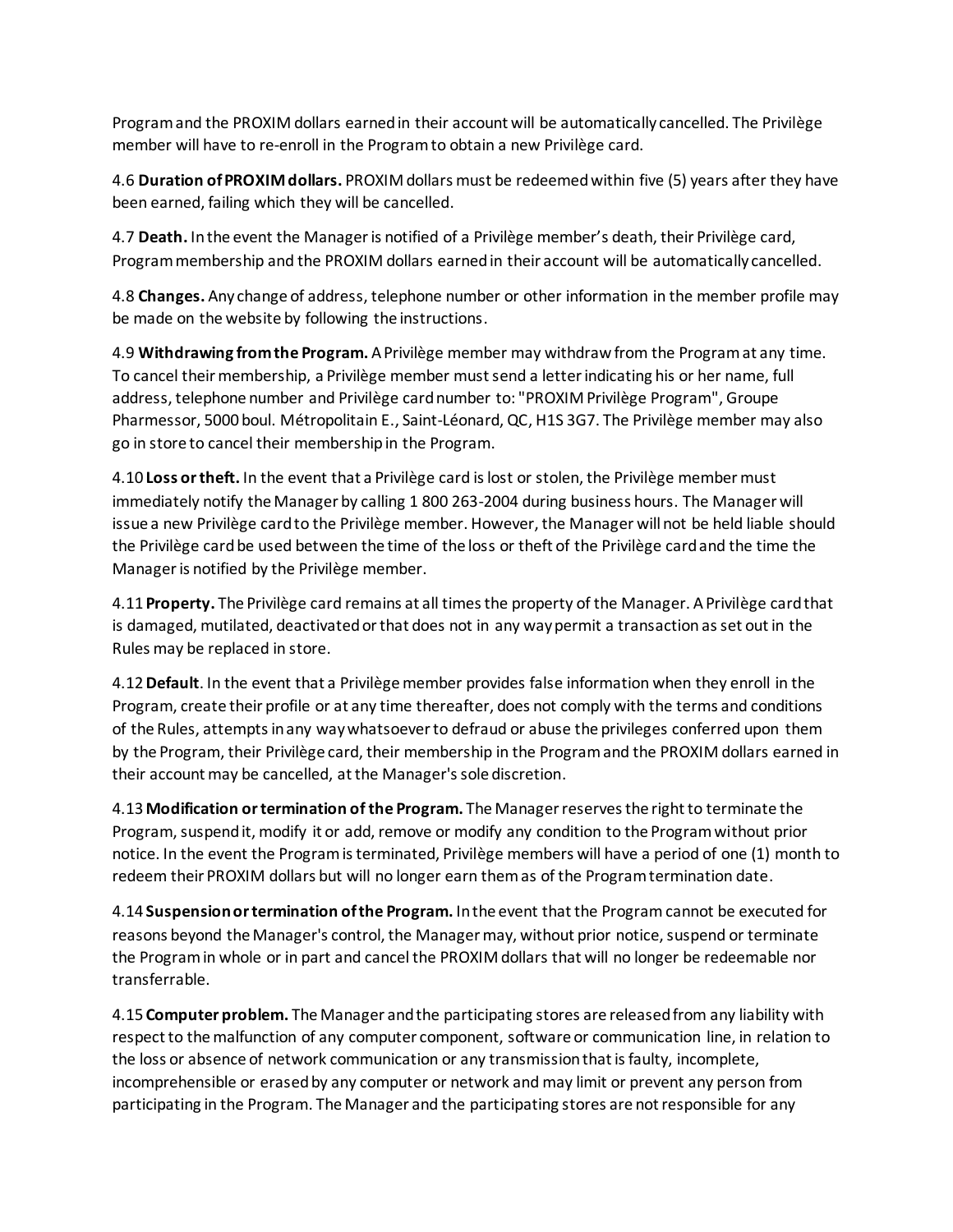damage or loss that may be caused, directly or indirectly, in whole or in part, by downloading any web page or software, and by transmitting any information relating to participation in the Program.

4.16 **Operation of the website.** The Manager does not guarantee in any way that the Program website or any site linked to it will be accessible or functional without interruption during the Program period or that they will be error-free.

4.17 **Applicable laws.** The Rules and the terms and conditions of the Program are subject to the laws of Québec. In the event that a provision of the Rules is declared null and void, this will not invalidate any other provision of the Rules. Should legal proceedings be instituted with respect to the Program, they must be submitted to the courts of the judicial district of Longueuil.

4.18 **Effective date.** The Rules are effective on November 4, 2010. Any update will be indicated at the top of the Rules and will cancel any other condition or document relating to the Program that may have been in effect prior to that date.

4.19 **Protection of personal information.** The Manager respectsthe confidentiality of your personal information and is committed to protecting it and using it only for the purposes for which it was collected. Certain personal information of Privilège members is collected for the purposes of the Program when they enroll and create their profile, via the website or at participating stores, including their name, mailing address, telephone number, e-mail address, date of birth and information on their purchases.

From time to time, Privilège members may be asked to voluntarily provide other personal information such as their purchasing preferences and habits. If the Privilège member prefers not to provide such information, this will not affect their rights under this Program.

The personal information collected will be used for the following purposes:

- Administer the Program and manage member accounts.
- Provide Privilège members with Program information and updates.
- Provide Privilège members with information on Program-relatedoffers or any other offer from PROXIM.
- Understand the needs and preferences of Privilège members and provide them with relevant information.
- Design, improve and market products and services and a website that meet the needs of Privilège members.
- Allow Privilège members to take advantage of promotions and contests.

The Manager shallnot transmit the list of Privilège members to any company or person without their consent, with the exception of its affiliates and the companies responsible for processing and managing the transactions of Privilège members, and only when necessary and as part of the implementation of the Program.

The Manager shall not transmit your personal information to the participating stores unless you have consented to the disclosure of your personal information to them. In all other cases, participating stores shall not have access to the Privilège member database. Participating stores only have access to